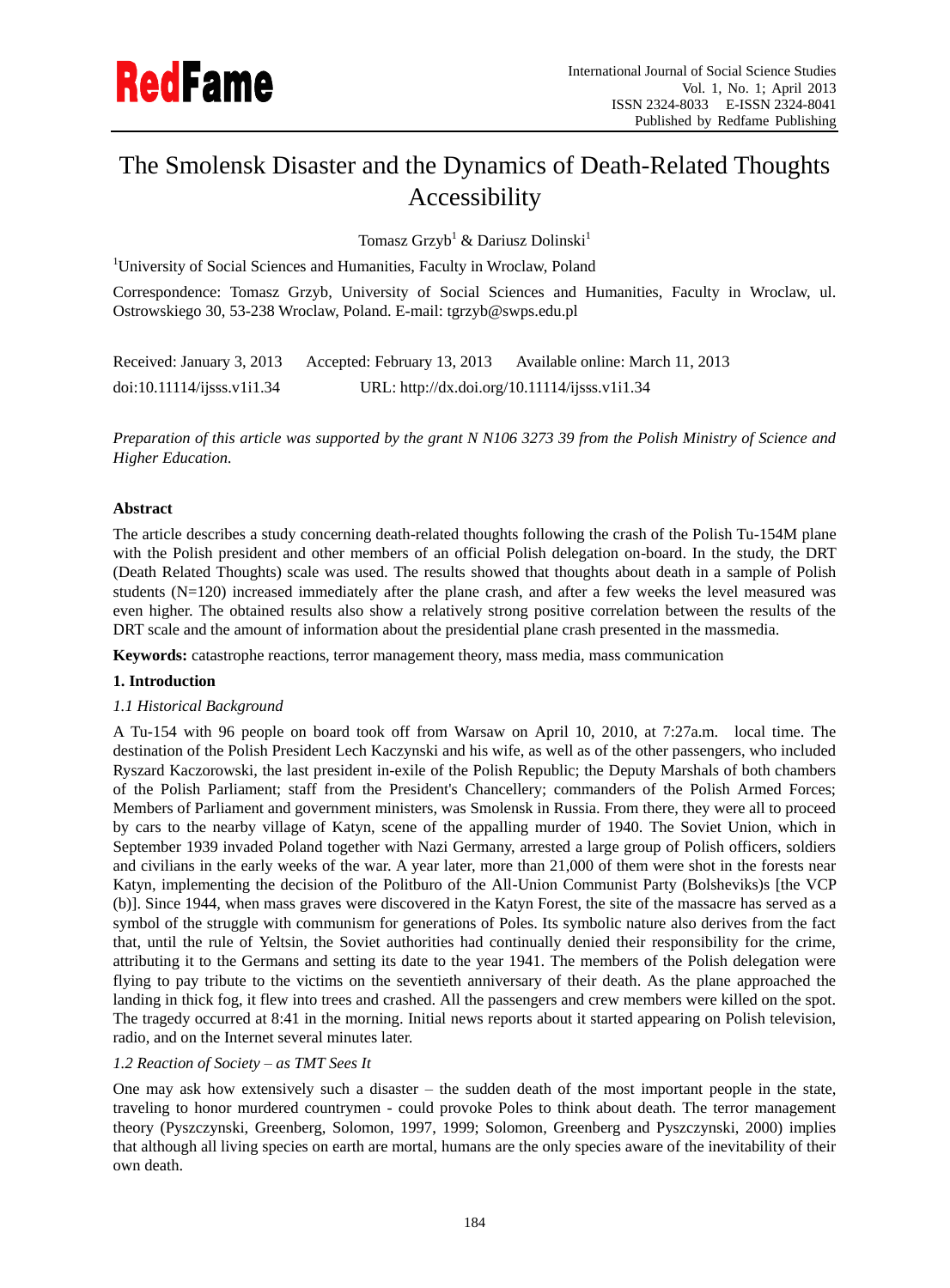The theory states that awareness of their imminent death is very discouraging, and leads to anxiety. This means that proper social functioning forced humans to develop strategies for coping with this fear. Terror Management Theory (TMT) assumes that the two main protective buffers against the negative consequences of thinking about the inevitability of death are worldviews and self-esteem. Worldviews are understood as sets of attitudes and beliefs as to what the world is and how to proceed in order to live in dignity. Meeting these standards can give a person a sense of immortality: either figuratively (as an individual who lives within a culture that lasts longer than the life of a single man), or literally (as in some religions in the case of the promise of an eternal life after meeting moral standards). Worldviews are associated with self-esteem: the higher one's self-esteem is (for example, derived from consciousness of high standards and respect for moral norms), the better one handles the fear of death and other fears (Solomon, Greenberg, Pyszczynski, 2000).

In the last few years, TMT has become a popular and useful theory in a wide range of sciences. Studies have also shown that TMT may even be useful in analysis of electronic media content, and may explain the policies of media broadcasters. Klimmt (2011) shows that the application of TMT predicts the success of certain types of television shows and perhaps even individual productions (e.g. crime dramas).

#### *1.3 Anxiety Management*

People apply different methods for managing anxiety. The simplest of these involves directing our attention to other areas or activities, which allows us to avoid thinking about issues related to death. Even then, however, there are some events which will remind us to a lesser or greater extent that our death is inevitable. The results of many psychological experiments demonstrate that making people aware of the inevitability of their death can be effectively done in many ways, such as by asking them to describe how their bodies will appear three months after death, or by showing them movies containing scenes of people dying. Nearly 200 experimental studies have already been completed on this subject (Burke, Martens, Faucher, 2010). In addition, most analysis on the use of TMT in the area of communication research typically uses forced introduction to evoke mortality salience. Research conducted by Kneer et al. (2011) on the effects of mortality salience for perceptions of TV commercials has also been implemented in this paradigm. Researchers checked such aspects of ads as perceived emotionality, evaluation of ads and products, recall and buying intention. However, as they demonstrated the strong impact of mortality salience on almost all these parameters (with the exception of recall), the studies used experimental (not natural) ways to induce the participants into a state of mortality salience: participants were instructed to write an essay about their feelings regarding their own death.

#### *1.4 Earlier Studies*

As demonstrated above, relatively few studies have used real situations in which people begin to think about death. In other words, we lack experiments in which real death-connected events affect the participants; on the other hand, we have a lot of those in which the experimenter tells people to think about death. Of course, the reason for the lack of such studies is the issue of research ethics: it would be unethical to ask people who have suffered personal loss to fill in questionnaires. However, it seems right and ethical in the case of a great national tragedy, affecting almost all citizens. Here the awareness of mortality comes in two ways – firstly, by raising mortality salience with news information (provided through the media), and secondly, from the reactions of other people. This can be a phenomenon of informational social influence (Cialdini, 2008). People seeking behavior patterns in a new and unfamiliar situation will look to other people's behavior. Because others likely also experienced increased mortality salience after the disaster, awareness of mortality will be stronger than in neutral situations, and most probably also stronger than experimentally-induced awareness of mortality(Hypothesis 1).

Research on the consequences of mortality salience conducted in natural conditions, although rarely carried out, is present in the literature. For example, such a study was conducted before and after the terrorist attack in Madrid on March 11, 2004. As Agustin Echebarria-Echabe and Emilia Fernandez-Guede (2006) wrote, their aim was to test the effects of terrorist attacks on racial prejudice and ideological orientation. The research was conducted in a quasi-experimental fashion. The authors evaluated anti-Arabic and anti-Semitic prejudices, authoritarianism and ideological orientations before and after the terrorist attack. Results showed that all of these variables went up following the increase in mortality salience and fear noted after the attacks. Unfortunately, the weakness of the study by Echebarria-Echabe and Fernandez-Guede was the fact that only two measurements were taken - before and after the attacks. We do not know anything about the dynamics of psychological parameters after the real attacks in the year after they were conducted.

#### *1.5 The Role of Mass Media*

Although TMT assumes that people will tend to reduce their thinking about death in a variety of ways, the simple strategy of ignoring information concerning human mortality seems to be the most common. One may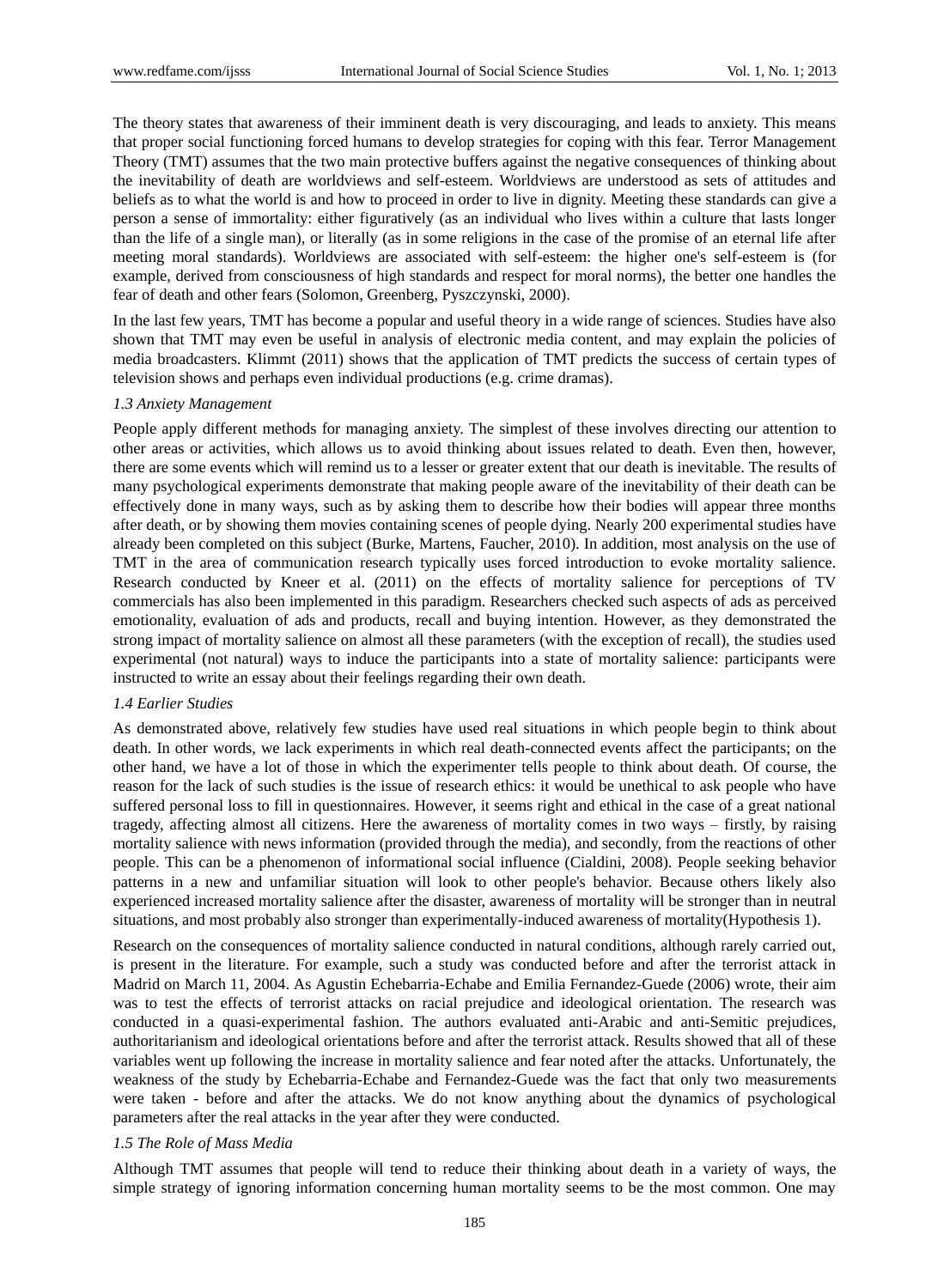suggest that if awareness of mortality after reading about an event such as a traffic accident increases, you can just flip over the newspaper and change the subject with ease. Such a strategy will be difficult, however, when the disaster is of large enough significance and applies to virtually all citizens of the country. Certainly we say such a situation occurred following April 10, 2010 in Poland; after all, 96 people were killed in the plane crash, including the most important person in the country. Reducing one's thoughts of death may be difficult in this case because of the ubiquitous information about the crash.

It is obvious that the media would inform about the events related to the disaster: the funerals of the victims, investigations conducted and emerging evidence. Due to the fact that most people killed in the catastrophe were important public figures, a large part of such information will consist of remarks by politicians. Each new event will result in more and more information about the disaster being provided by the media (and once again reminding everyone of its course and consequences). It is also worth bearing in mind that the dynamics of such information will vary, depending on developments.

It seems that no matter how hard one might try to apply the strategy of ignoring information that causes one to reflect on his/her own mortality, s/he will be "bombarded" by the media with news about the disaster, in which nearly a hundred of his countrymen were killed while traveling to Russia in celebration of the memory of Poles murdered during WWII.

In other words, we can expect that the intensity of thoughts about death should be related to the amount of information about the crash appearing in the media (Hypothesis 2).

#### *1.6 Death-Related Thoughts Scale*

The level of people"s tendency to think about death is most often measured in psychological studies by the use of a very simple tool. Respondents are asked to do a task involving the creation of words: respondents are given the first letters of a word, then are asked to provide the remaining letters to complete the word (e.g. Bassili & Smith, 1986; Goldenberg et al., 1999, 2002, Chatard et al., 2011). For example, a word starting with the letters *coff*should be completed with two more letters at the end, and another word starting with *to-* completed using three letters. The *coff-* cluster could thus lead to a word associated with death (*coffin*), or to another, contextually neutral word (*coffee*). Similarly, the second word could be supplemented so that the word *tombs* – as well as *total* - could be created.

Coincidentally, just during the period immediately preceding the presidential plane crash, we were working on a Polish version of such a tool: the Death-Related Thoughts (DRT) scale. On the day of the presidential plane crash we were in possession of quite recent results (dated March 17, 2010) from tests using the new scale conducted among psychology students at the University of Wroclaw. We also had another set of Polish DRT scale results showing that the rate at which clusters were completed to result in words associated with death increased when the participants were asked just before the test to write an essay on what happens to the human body after death. Encouraging participants to write essays on this topic is one of the classic social psychology methods of making people aware of their own mortality (see: Burke, Martens & Faucher, 2010 for review). The disaster in Smolensk deeply affected the vast majority of Poles. From the moment of its occurrence on April 10, it became the central topic of private conversations and the dominant theme in the mass media. Of course, we expected that this would result in considerably increased frequency of thoughts about death. In these conditions, we expected that DRT scale tests would generate scores higher than those recorded in March, just before the tragedy. It was difficult to predict definitively to what extent the outcome of a study conducted in a time of national catastrophe would differ from one in which respondents were asked to write an essay about what happens with the human body after death. We expected that increased frequency of thoughts associated with death under the influence of the tragedy would be relatively short-lived and would return after several weeks to pre-disaster levels. Therefore, we decided to perform a repeated measurement of death-related thought frequency with our tool – once immediately after the crash, and again after a few weeks – both times on the same sample of people. It should be noted that throughout the study one and the same version of the DRT scale has been used.

#### *1.7 Hypotheses and Assumptions*

We expected that once a few weeks had passed after the tragedy, people would start focusing on matters other than the presidential plane crash. We also believed that, over time, fewer and fewer media would report on the disaster and its consequences. Therefore, we thought the frequency of death-related thoughts would decrease with time and reach levels much lower than on the day of the tragedy itself. However, what we observed was that not only did the prevalence of such thoughts fail to drop, but actually increased (see: *Results* section, below)! This was contrary to our expectations. In trying to explain these results, we concluded that this effect must have been closely related to the fact that Polish media were still extremely involved in covering the disaster.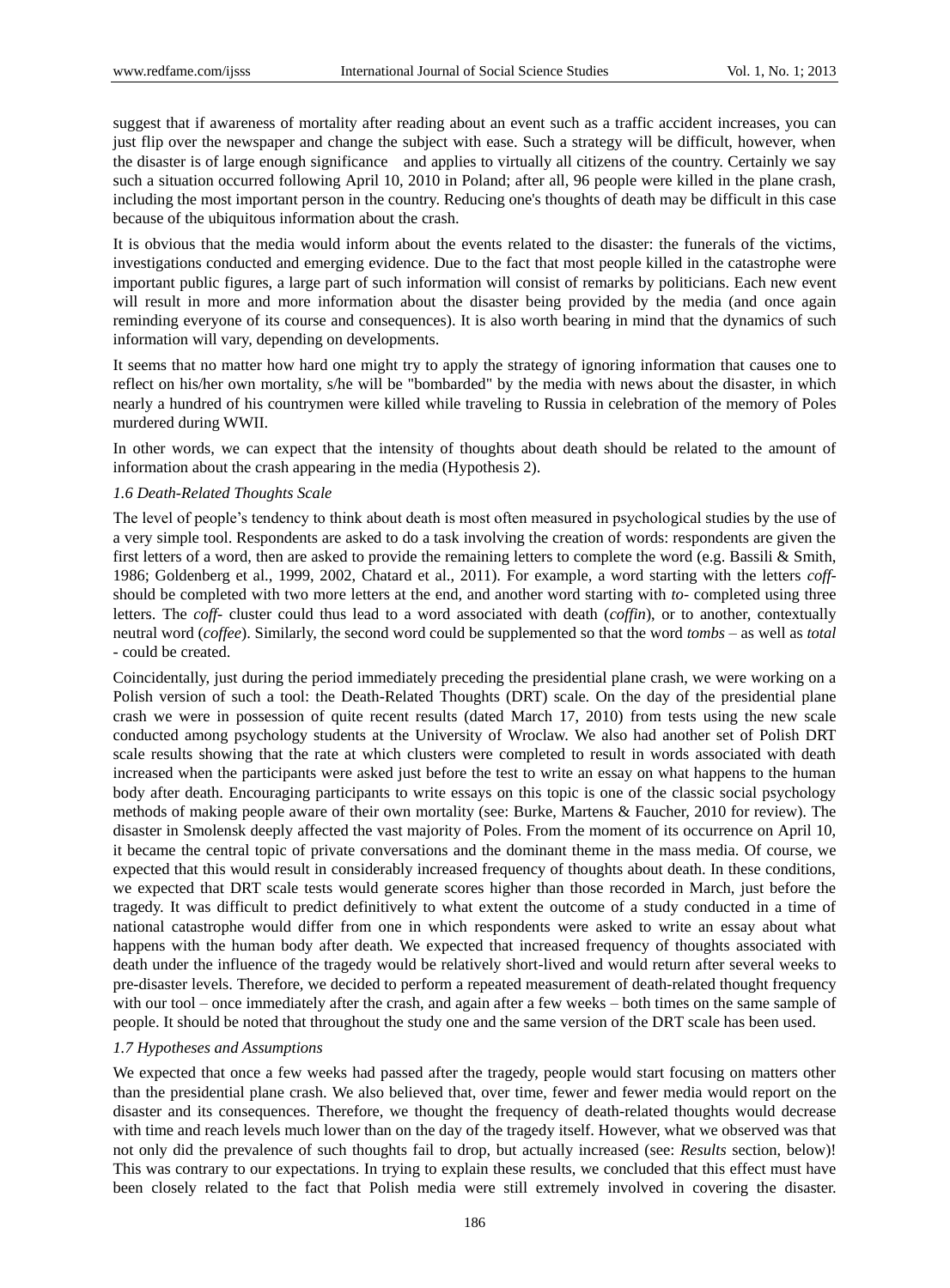Journalists" interest in the event was first associated mainly with speculation on the possible causes of the tragedy and the (long postponed) question of the victims" funeral. In the following weeks, it was primarily concerned with discussions on the political aspects of the investigation into the causes of the disaster as conducted by the Russian side.

Considering that PiS, the country's primary opposition party led by the twin brother of the late President, made the issue of the disaster the central theme of public debate, it could be expected that the presence of this topic in the media for some time after we had carried out the initial test might result in higher death-related thought frequency. Therefore, we decided to continue our research. In order to avoid applying the same scale to the same participants too frequently, we decided to ask other students to fill in the DRT scale. Because we expected that the dynamics of the prevalence of death-related thoughts might have been affected by the focus of the mass media, we also decided to keep track of the contents of the first pages of the leading Polish daily newspapers – "*Gazeta Wyborcza'* and "*Rzeczpospolita'*. We examined how much of front-page space these newspapers devoted to the Smolensk disaster in the period immediately preceding our next test.

We assumed that two of the country's leading newspapers are representative of the majority of Polish media, and therefore the degree to which each day they discuss various aspects of the Smolensk disaster would accurately reflect the subjects addressed by the Polish mass media in general. We felt this assumption would be all the more valid considering that "*Gazeta Wyborcza'* and "*Rzeczpospolita'* represent different ends of the ideological spectrum - liberal and conservative, respectively.

### **2. Study**

On April 10, 2010, extramural students of psychology at the Wroclaw branch of the Warsaw School of Social Science and Humanities were having lectures. Taking this opportunity, we asked them to complete the DRT scale following a lecture at 5:30p.m. (a couple of hours after the tragedy). Since at first we had intended to ask the students to fill out the scale only twice (on April 10, and again a few weeks later), we assumed we would conduct the research with a repeated measurement paradigm. This turned out to be impossible, however, due to the unexpected results we obtained and the consequent need for subsequent multiple measures (see below). This study presents two very interesting qualities: firstly, it examines the reactions of people to a real source of fear and mortality salience; secondly, it treats the psychological consequences of traumatic events as a continuum not closing the experimental scheme with a single measurement, as does Echebarria-Echabe and Fernandez-Guede (2006), but repeating them in a systematic way. Although our study has some methodological flaws (for instance, we were not able to conduct repeated research on the same group several times over), it also fills in a large gap in our knowledge about the psychological consequences of high-profile catastrophes and their relation to media messages.

The Polish version of the Death-Related Thoughts Scale is a tool consisting of 80 incomplete words to be supplemented with letters. Half of these items lead after completion to words neutral in respect of death- related topics. The other half were letter clusters which, depending on the supplementation, could lead either to a neutral word , or to a word connected with death. For example, the Polish letter cluster *śmie\_* \_ can lead to the Polish word *śmiech* (laughter) or to *śmierć* (death); likewise, the cluster *dena*\_ may be supplemented by the letter *t* (*denat* = the deceased) or *r* (*denar* = a denarius). The scale theoretically ranges from 0 to 40 points.

Another six groups of participants (students of social sciences aged between 19 and 41) were asked to complete the DRT scale in a few different periods between April 14, 2010 and April 11, 2012. They were recruited in the same way as in Study 1.

We also examined how much front-page space the leading Polish newspapers – *'Gazeta Wyborcza'* and *'Rzeczpospolita'* - devoted to the Smolensk catastrophe in the days immediately preceding our particular studies. We measured the actual surface covered by news in a particular newspaper related to the catastrophe, which we defined as anything addressing:

- 1\* Formal inquiry into the catastrophe's causes
- 2\* Stories about the presidential plane wreck
- 3\* Testimonies of widows and orphans of people who died in the crash
- 4\* Stories about the monument to commemorate the catastrophe
- 5\* Stories about the conflicts linked with ways of commemorating the victims
- 6\* Obituaries of the tragedy's victims.

All illustrations related to the articles (e.g. photos of the deceased president or of the plane) were included and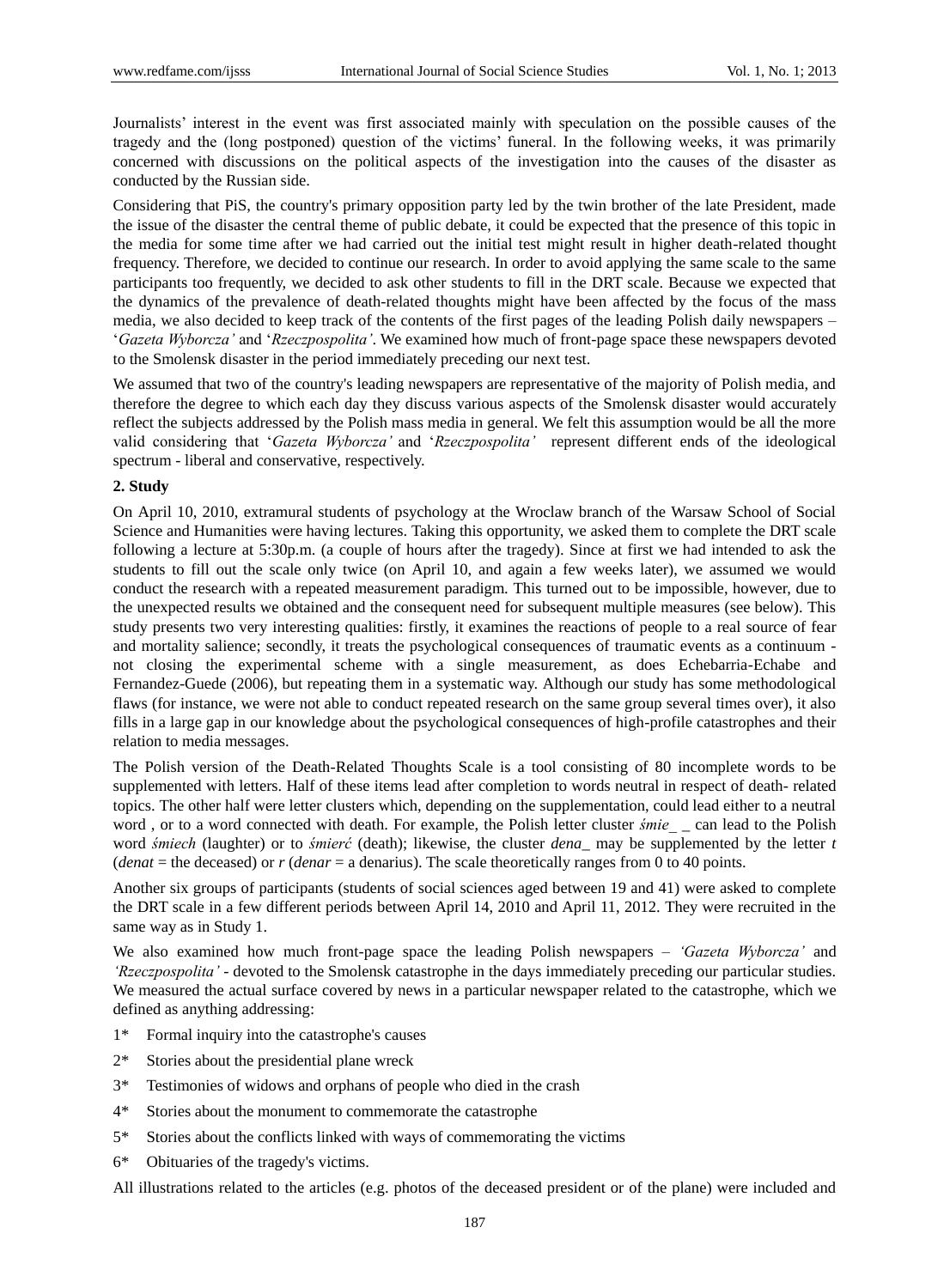counted. After that, the entire surface of the first page was measured and the percentage of Smolensk-related news was calculated. To confirm the proportions of space given over to "disaster news" in the two main Polish newspapers more accurately, measurements were taken more often than the DRT scale. This was done by measuring the amount of space devoted to "disaster news" in *'Gazeta Wyborcza'* and *'Rzeczpospolita'* not only on the day DRT measurements were taken, but also on other days in the same periods (May 12 and October 9, 2010).

#### **3. Results**

### *3.1 Death Related Thoughts a Few Hours after the Catastrophe*

On April 10, 2010, the day of the catastrophe, 120 students (87 females and 33 males) completed the DRT scale. The average number of death-related words was 8.20 (SD = 3.58). The difference between females ( $M = 8.22$ ;  $SD = 3.56$ ) and males (M = 8.15;  $SD = 3.67$ ) was not significant. The average number of death-related words in the group investigated a few hours after the Smolensk disaster was higher compared with the control group, who completed the scale in a neutral situation a few weeks before the catastrophe ( $M = 3.97$ ; SD = 1.76) – t = -5.53.  $p < .0001$ , Cohen's d = 1.50, effect size: r=.60).

In addition, the difference between the group which filled in the DRT scale on April 10, 2010 and the group that wrote an essay on what happens to the human body after death  $(M = 6.11; SD = 2.12)$  was statistically significant (t(82)=5.05, p<.001). Cohen's  $d = 1.098$ ; effect-size  $r = .481$ .

#### *3.2 Dynamics of Frequency of Thoughts about Death*

The DRT scale was completed by seven groups of students. Due to the nature of the variable, different participants in the study presented different levels of DRT, sometimes very high. Accordingly, participants were eliminated from each group whose results were located more than three standard deviations from the mean score. All the descriptive statistics for each measure are gathered in Table 1.

| Date of   | April, 10, | April, | May, | November, | April, 10, | March, 10, | April, 11, | Total |
|-----------|------------|--------|------|-----------|------------|------------|------------|-------|
| measure   | 2010       | 14     |      | 25        | 2011       | 2012       | 2012       |       |
| N         | 120        | 88     | 76   | 161       | 49         | 52         | 108        | 654   |
| Mean      | 8.20       | 9.76   | 7.33 | 5.56      | 7.71       | 4.25       | 8.74       | 7.40  |
| <b>SD</b> | 3.58       | 5.17   | 3.88 | 2.63      | 3.76       | 2.85       | 4.10       | 4.07  |

Table 1. Descriptive statistics of the DRT scale

Table 2. Descriptive statistics of the DRT scale – gender differences

| Date of measure | Female | Mean | SD   | Male | Mean | SD   |
|-----------------|--------|------|------|------|------|------|
| April, 10, 2010 | 87     | 8.22 | 3.57 | 33   | 8.15 | 3.68 |
| April, 14       | 57     | 9.81 | 4.79 | 31   | 9.68 | 5.90 |
| May, $8$        | 52     | 7.81 | 3.84 | 24   | 6.29 | 3.85 |
| November, 25    | 125    | 5.75 | 2.60 | 34   | 4.74 | 2.56 |
| April, 10, 2011 | 36     | 8.53 | 3.78 | 13   | 5.46 | 2.76 |
| March, 10, 2012 | 41     | 4.02 | 2.73 | 10   | 4.70 | 3.13 |
| April, 11, 2012 | 96     | 8.74 | 4.19 | 12   | 8.75 | 3.44 |
| Total           | 494    | 7.51 | 3.99 | 157  | 7.03 | 4.32 |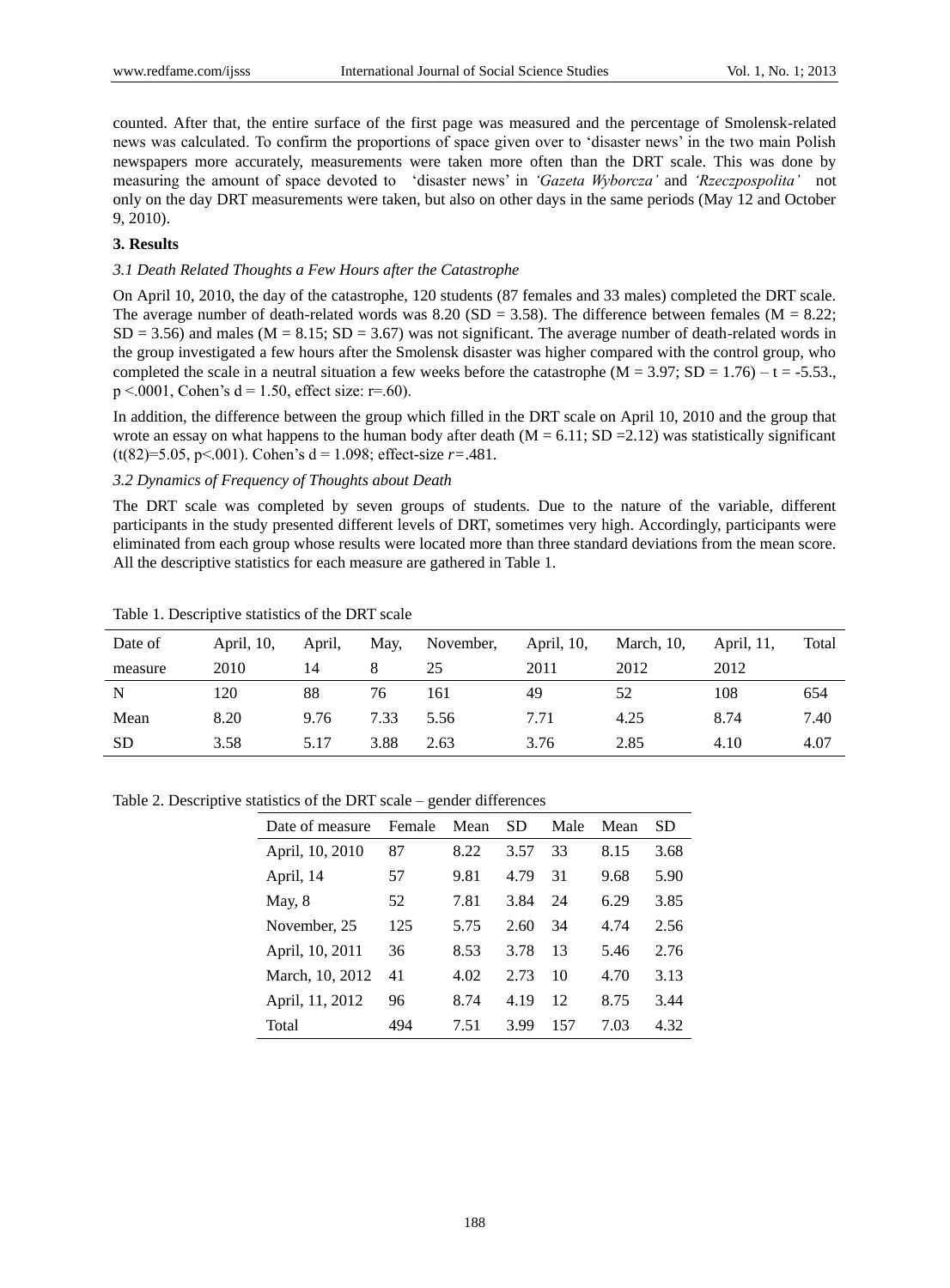

**Measure** 

Figure 1. Dynamics of frequency of thoughts about death

As may be seen in Figure 1 the level of death-related thoughts first increased (from April 10 to April 14), then decreased (to November 25). The next peak of death-related thoughts was observed on the first anniversary of the presidential Tu-154M crash (April 10, 2011), and then immediately following the second anniversary (April 11, 2012). Descriptive statistics of the DRT scale are presented in Table 2 for female and male participants separately. We examined the differences between all the groups (with the Tukey post-hoc test), the results of which are shown in Table 3.

| Date of measure | 17 <sup>th</sup> March | 10 <sup>th</sup> April, | $14^{th}$ | 8 <sup>th</sup> | $25^{\text{th}}$ | $10^{th}$ April, | $10^{th}$ March, | $11th$ April, |
|-----------------|------------------------|-------------------------|-----------|-----------------|------------------|------------------|------------------|---------------|
|                 | $2010$ (cont)          | 2010                    | April     | May             | November         | 2011             | 2012             | 2012          |
| March, 17,      | X                      | .001                    | .001      | .020            | .445             | .590             | .616             | .001          |
| $2010$ (cont)   |                        |                         |           |                 |                  |                  |                  |               |
| April, 10, 2010 | X                      | X                       | .022      | .605            | .001             | .991             | .001             | 1             |
| April, 14       | X                      | X                       | X         | .001            | .001             | .013             | .001             | .092          |
| May, $8$        | X                      | X                       | X         | X               | .003             | .999             | .001             | .391          |
| November, 25    | X                      | X                       | X         | X               | X                | .002             | .491             | .001          |
| April, 10, 2011 | X                      | X                       | X         | X               | X                | X                | .001             | .949          |
| March, 10, 2012 | X                      | X                       | X         | X               | X                | X                | X                | .001          |
| April, 11, 2012 | X                      | X                       | X         | X               | X                | X                | X                | X             |

Table 3. Level of significance of differences between measures (Tukey test)

Percentages of the first pages of the two main Polish newspapers (*'Gazeta Wyborcza'* and *'Rzeczpospolita'*) covered with news about the Smolensk catastrophe are presented in Table 4.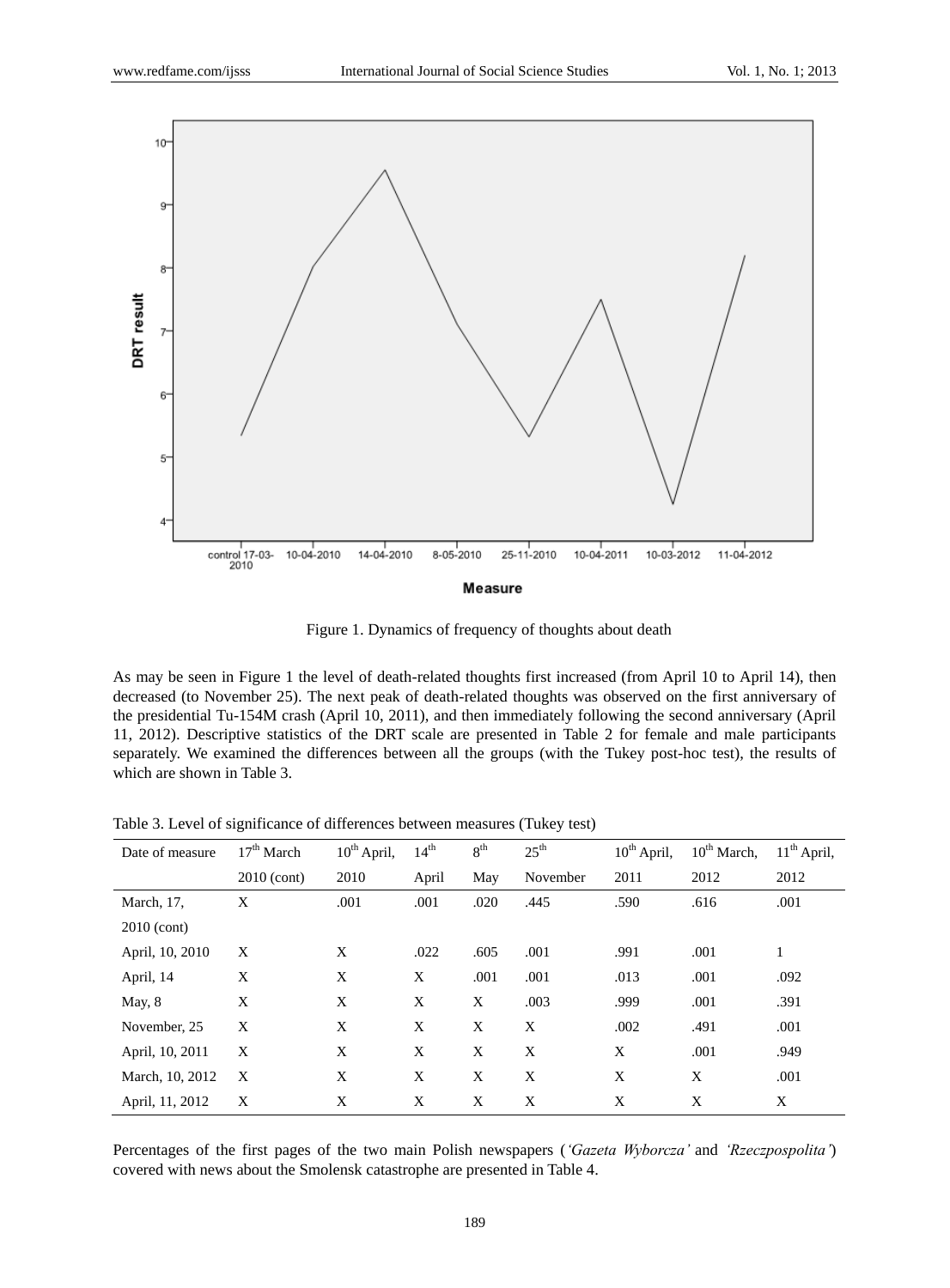| Date of measure    | Percentage of the first page       |       |  |  |  |  |
|--------------------|------------------------------------|-------|--|--|--|--|
|                    | "Gazeta Wyborcza" "Rzeczpospolita" |       |  |  |  |  |
| April, 14, 2010    | 67.75                              | 56.16 |  |  |  |  |
| May, 8, 2010       | 11.35                              | 1.38  |  |  |  |  |
| May, 12, 2010      | 13.20                              | 0.58  |  |  |  |  |
| October, 9, 2010   | 7.15                               | 0.79  |  |  |  |  |
| November, 25, 2010 | $\mathbf{0}$                       | 0.79  |  |  |  |  |
| April, 10, 2011    | 26.61                              | 54.79 |  |  |  |  |
| March, 9, 2012     | $\theta$                           | 0     |  |  |  |  |
| April, 10, 2012    | 48.26                              | 14.5  |  |  |  |  |

Table 4. Percentage of the first pages of the two main Polish newspapers covered with news about Smolensk disaster

The correlation between *'Gazeta Wyborcza'* and *'Rzeczpospolita'* was quite high (Pearson"s r = .749, p =.03) in this respect. Correlations between DRT scale and the percentage of the newspapers" first pages containing news about the disaster are presented in Table 5.

|  |  |  | Table 5. Correlation between DRT scale results and the percentage of the newspapers first pages |  |  |  |  |  |  |  |  |
|--|--|--|-------------------------------------------------------------------------------------------------|--|--|--|--|--|--|--|--|
|--|--|--|-------------------------------------------------------------------------------------------------|--|--|--|--|--|--|--|--|

|                     |             |                | Percentage of the first page – "Gazeta Wyborcza" Percentage of the first page – "Rzeczpospolita" |                |  |
|---------------------|-------------|----------------|--------------------------------------------------------------------------------------------------|----------------|--|
|                     | Pearson's r | $\mathbf{D}^2$ | Pearson's r                                                                                      | $\mathbf{p}^2$ |  |
| DRT result $.411**$ |             | .169           | $315**$                                                                                          | .099           |  |

 $N=534$ , \*\* = p<.001

### **4. Discussion**

Several hours after receiving the shocking news about the death of the President, First Lady and many other leading Polish dignitaries, the prevalence of thoughts about dying turned out to be not only significantly higher than in the neutral situation, but also higher than in the standard experimental condition of induced thoughts of mortality (namely, after writing an essay associated with death). Thus, we may conclude that this pattern of results fully supports our first hypothesis.

Unexpectedly, four weeks after the catastrophe the frequency of death-related thoughts did not drop, but actually increased. Although subsequently the average results of the DRT began to decrease, they remained significantly higher than before the catastrophe, and for a long time exceeded the results of the group which was exposed experimentally to thinking about death. Although there is no direct and unambiguous evidence, we are inclined to associate this phenomenon with the activity of the media. As shown in Table 3, the Polish media dealt intensively with this issue for long after the tragedy.

Despite the relatively strong positive correlation between the volume of news about the Smolensk catastrophe (measured by the percentage of the first pages of the main Polish newspapers dedicated to it) and the average number of death-related thoughts in the DRT scale, we have noted in several recent waves a decrease of death-related thought frequency indicators, even though the media continue to concentrate on the disaster to a significant extent.

We presume that Polish people are probably satiated with the extensive media coverage. The excess of media interest has made people tired of the Smolensk disaster and made it easier for them to ignore the issue. This decrease of interest by the general public is also evidenced by numerous online forum entries, as well as in statements made by various leading figures in politics, culture and science, quoted by journalists. It should be noted that, despite the consistent and statistically significant decrease in the frequency of death-related thoughts, their levels one year after the tragedy remain higher than those recorded in our study, carried out about a month *before* the disaster. We do believe that all these data are in line with our second hypothesis.

Obviously, as is natural in correlation studies, we cannot indicate the direction of the influence. It is somehow justified to point out that newspapers write about things people want to read about (Singer, 1997). However, in support of the hypothesis that the influence may run in the opposite direction, we examined the search statistics for the word "Smolensk" in Google Search (trends were tracked by the Google Trends application). The pattern was almost entirely unrelated to the volume of news. In other words, Internet users had stopped looking for news about the Smolensk disaster while the media continued publishing new information about it.

Social psychology is full of evidence that mass media can affect people's beliefs, up to the point of them holding beliefs that are completely untrue. It has been shown, for example, that people who watch TV for an average of